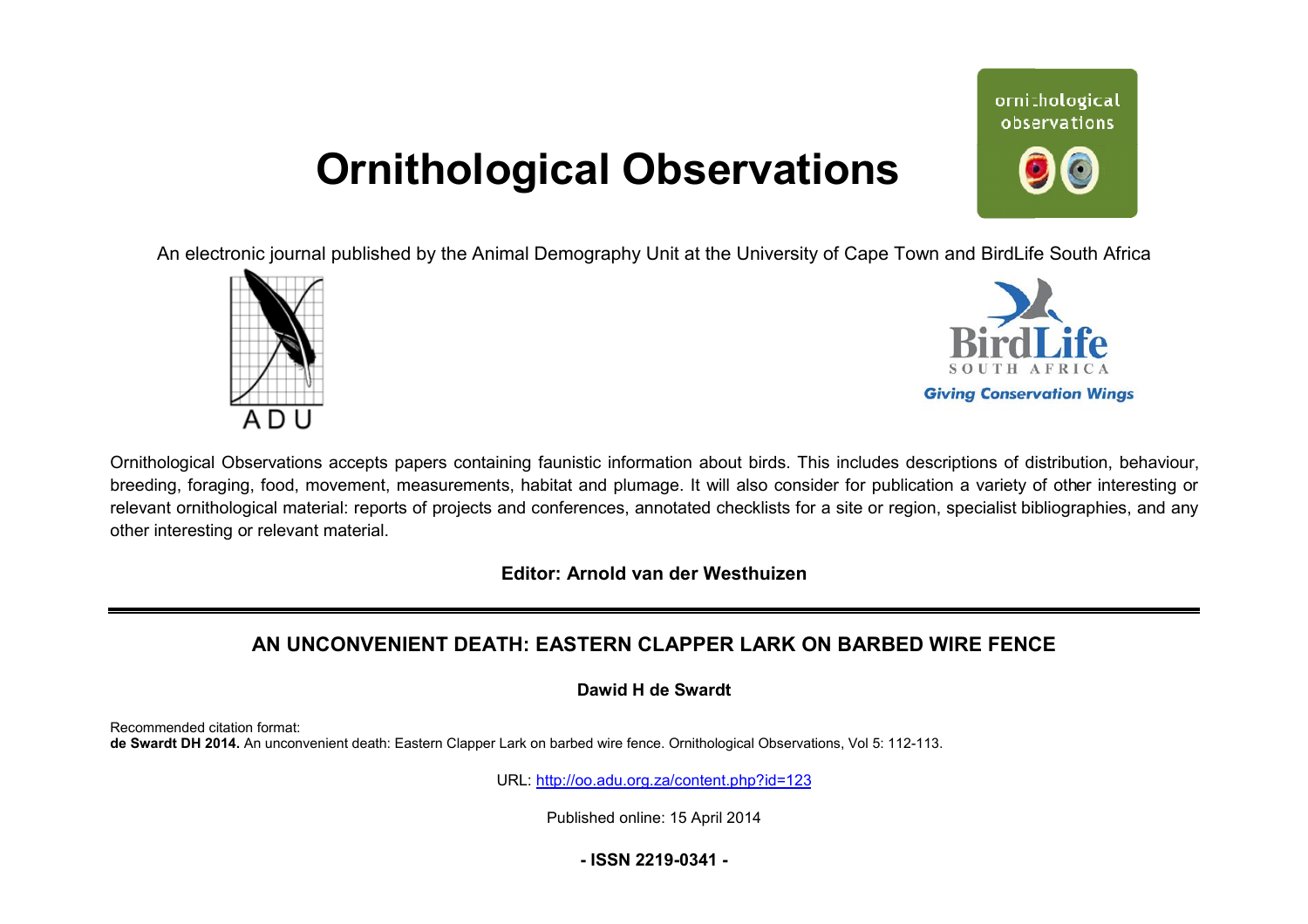## **AN UNCONVENIENT DEATH: EASTERN CLAPPER LARK ON BARBED WIRE FENCE**

*Dawid H de Swardt\**

Department of Ornithology, National Museum, PO Box 266, Bloemfontein, 9300

\* Corresponding author: [dawie@nasmus.co.za](mailto:dawie@nasmus.co.za)

The Eastern Clapper Lark *Mirafra fasciolata* is a fairly common species in the grassland areas in the Free State and is very vocal during the summer months displaying with its whistled song note and clapping of wings on descent (Ryan and Dean 2005). During the winter they are not so vocal and are frequently overlooked by observers. This short paper describes an observation of note that was made during SABAP2 surveys north-west of Boshof in the Free State. was made during SABAP2 surveys north-west of Boshof in the Free<br>State.<br>I was surveying on the farm Vaalrand (S28°27.702' E25°07.512') on

13 June 2013 and was travelling along a farm road fence fenced on both sides. The habitat was typical of the grassland biome  $-$  tall grassveld, especially on the verges of the roads (in the road reserve) where little grazing took place.

I had to back-track a part of the road that I had already surveyed, and I realised how many birds were missed on the first drive through of that part. While back-tracking I saw an Eastern Clapper Lark hanging on a top wire strain of the barbed wire fence. The specimen was still fresh and watery fluids were running out of its bill. Before collecting the specimen for scientific study purposes, I took some photographs of the bird still on the fence (Fig 1). The skin of the bird was later added to the study skin collection of the Department Ornithology). birds were missed on the first drive through<br>tracking. I saw an Eastern Clapper Lark<br>in of the barbed wire fence. The specimen<br>fluids were running out of its bill. Before

Vaalrand, Boshof on 13 June 2013.

The possibility exists that the bird was disturbed and flew up from the tall grass and into the fence, where it was caught at its wing shoulder by the barb on the wire.

Fig 1 – The Eastern Clapper Lark found impaled on a barbed wire fence at<br>Vaalrand, Boshof on 13 June 2013.<br>Was travelling along a farm road fenced on both<br>was typical of the grassland biome – tall<br>yon the verges of the roa The bird's wing was also impaled by the barb suggesting that it was at its flight speed when it was caught. The likelihood of predation by the Common Fiscal *Lanius collaris* (this species is known to impale its prey – i.a. birds – on barbed wire fences) was also considered as a probable cause of the bird being impaled. However, the way in which the wing was strung around the wire strain rules this out. It is mainly owls such as Grass *Tyto capensis*, Marsh Owls *Asio capensis* and Spotted Eagle Owls *Bubo capensis* which are known to be caught by fences (Irwin and Lorber 1984; Kemp and Calburn 1987).